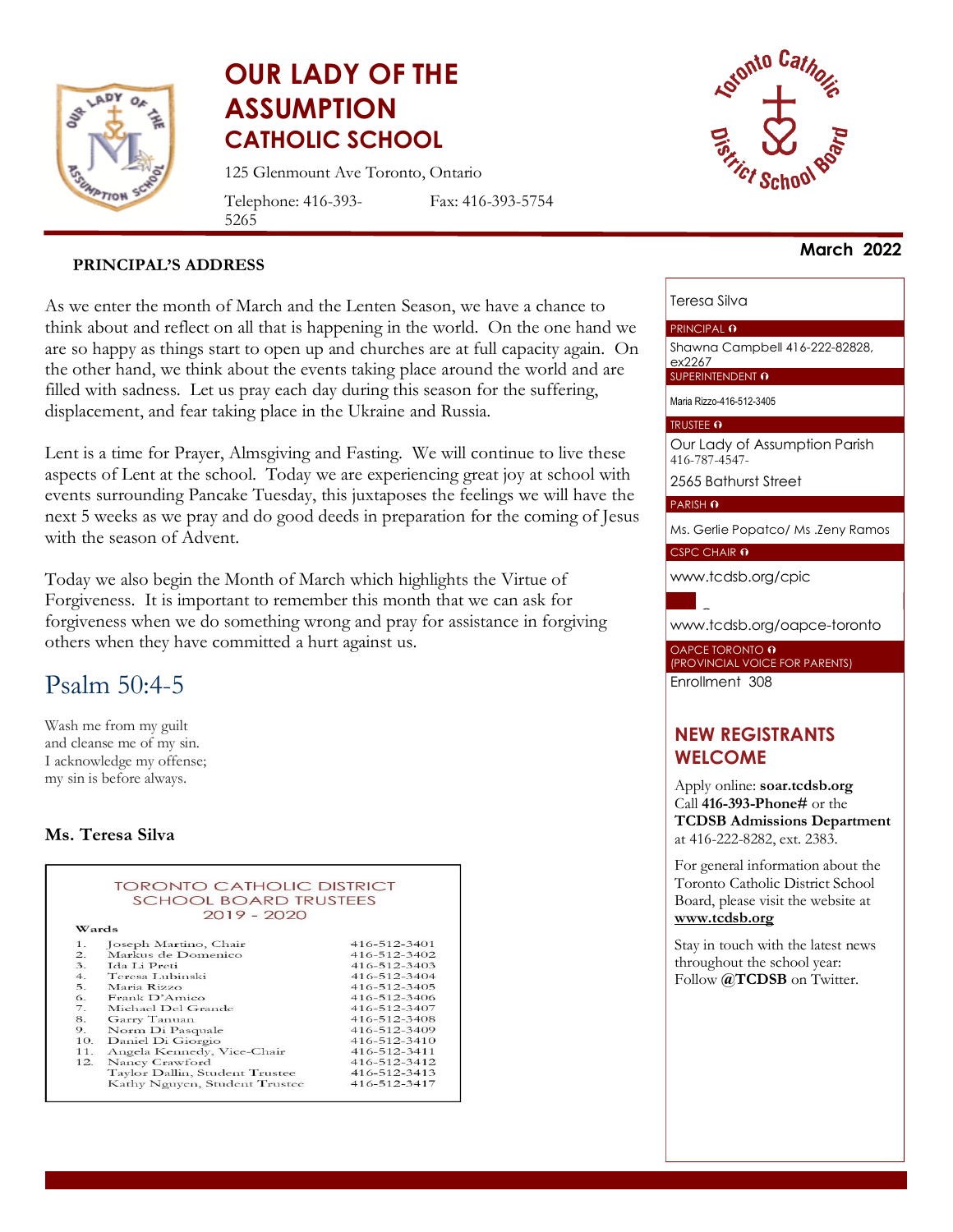#### **Recess Conditions**

We have one month left of Winter and are excited for Spring. There were numerous days that students had to stay indoors in February not only because of the cold but the icy conditions in the yard. The conditions are monitored each day to see if it is too icy for children to play safely. We also have shortened recess if it is -15 to -20. We try not to cancel the recess outright as the fresh air is energizing for students. Hopefully these cold and icy days will be fewer and far between in the month of March.

#### **African Canadian Heritage Month.**

We had a wonderful African Canadian Heritage Month.

We had numerous activities that celebrated African Canadian history, culture, art and experience This year's theme is "Beyond Black History" as we use the month of February to remind everyone of the importance of incorporating African Canadian history and dismantling anti-Black racism all year long.

On February 3<sup>rd</sup>, Grade 6, 7, and 8 students participated in a presentation called, Resilience Through Spoken Word. During the Art of spoken word and poetry, students explored how to bounce back from setbacks that might arise in life.

On February 8<sup>th</sup>, the kindergarten to grade 6 students participated in Young Maestro Goes to School. We learned about Maestro's message in his books about 'sticking to your vision", mentorship, teachers, and role models.

Greg Frankson, the acclaimed poet also spoke to our Grade 5-Grade 8 students. He talked about his experience growing up as a young African Canadian boy and student.

Thankyou to all the families who participated in our dress down days highlighting various parts of Africa.

### **Valentine's Day**

Our Valentine's Dance and dress down was a great deal of fun for all the students. It was so fun to see everyone in their Valentine's colors and students enjoyed getting some physical activity at the dance. In total we raised \$683.00 Thank you again for your generosity and support.

### **Childhood Cancer Survivors and Patients Dress Down Day**

Thank you to everyone who contributed to this day. In total we raised \$275.00 This money will be going to Sick Kids Hospital. Thank you for your support.

#### **Virtue of the Month Students for February**

Congratulations to the following students who demonstrated the virtue of Gratitude.

## **Virtue of the Month: LOVE**

**Ms. Szakola/ Ms. Gomez (JK&SK) - Brent Obuga**

## **Ms. Raso/ Ms. Altomari (Jk/SK)- Mark Jayden Bisenio**

## **Ms. Cardone (SK& Gr 1) – Precious Labaso**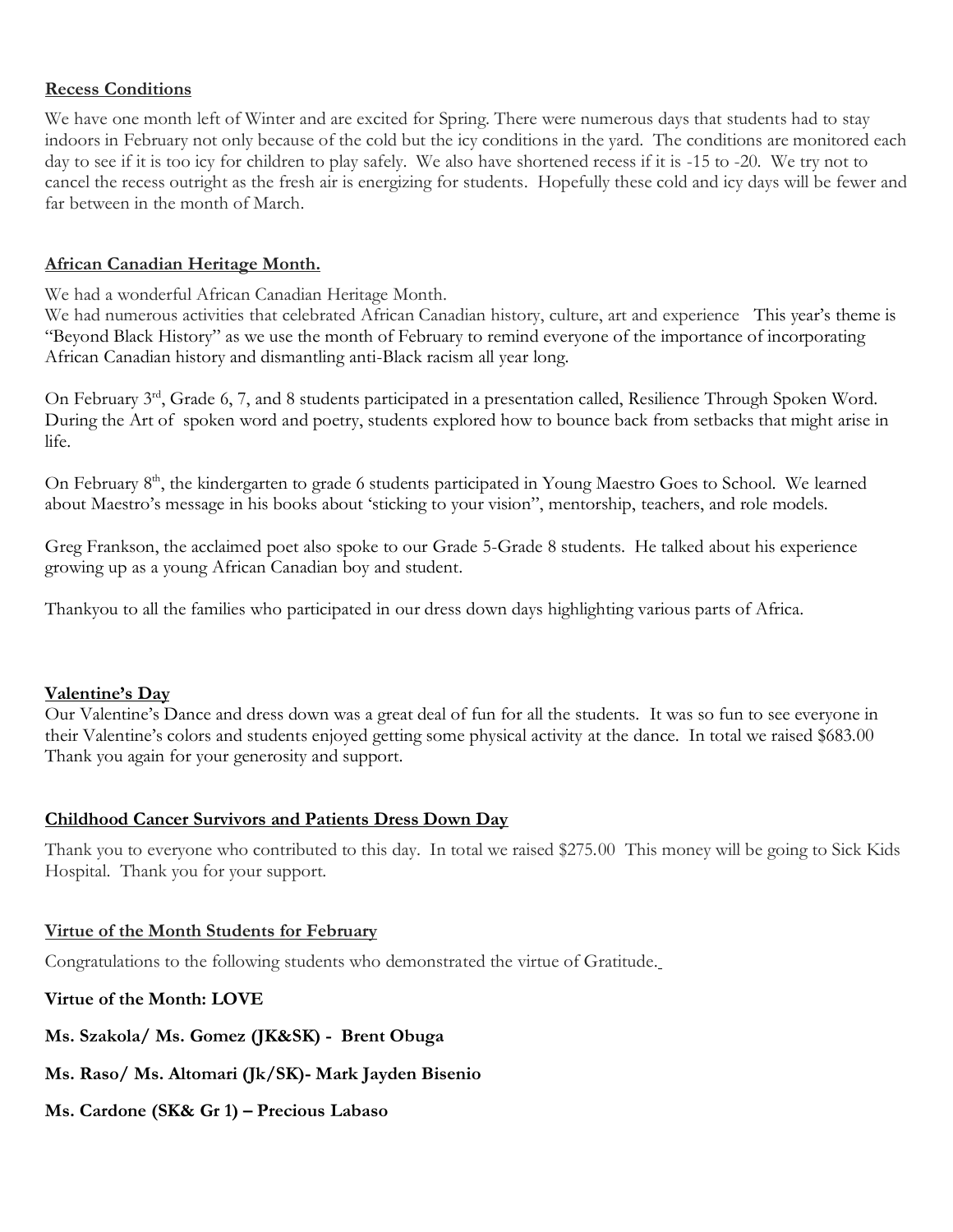- **Ms. Pignataro (Grade 1 & 2)- Jennie De Los Santos-**
- **Ms. Pena-Vital (Grade 2/3) – Briana Speziale**
- **Ms. Artiga (Grade 3)- Margaux Bangcaya**
- **Ms. Rizzo (Grade ¾)- Venice Del Rosario -**
- **Ms. Rozowski (Grade 4 & 5) – Bella Austin-**
- **Ms. Furiato (Grade 5 & 6)- Sahbdi Vasti Lopez Diaz**
- **Mr. Ciraco (Grade 6 &7) - Elliot Gonzales**
- **Ms. LeBlanc (Grade 7 & 8)) – James Racelis**
- **Ms. Sergnese (Grade 8) – Yuree Manolo**

#### **JK Registration For September 2022**

Registration began on Wednesday, January 19, 2022. Please complete the online application on SOAR. Once you have submitted the application, we will contact you at some point in the next couple of weeks to verify we have all your documents and set up a meeting (not sure if this will be in person or virtual). Please note that Priority 1 & 2 applicants will be placed first on Tuesday, February 22, 2022. Priority 3, 4, 5 and 6 applicants will be placed beginning on April 29, 2022 if we still have space. Please contact the school if you have any questions

#### **Ash Wednesday TCDSB Livestream**

Join us on **March 2, 2022** at **9:15 a.m.** as we celebrate Ash Wednesday, the beginning of the holy season of Lent. Please open the Hyperlink if you would like to join in. This year Father Lorenzo is out of the country and Father Ben who is in his place is only available for the mass at 7PM. We wish everyone a Holy and Meaningful season of Lent.

<https://www.youtube.com/watch?v=G-Lf113FDFk>

#### **Webinar for Parents of African Canadian Students**

A webinar for parents/guardians of Black students to discuss experiences within the education system will be available. You must [register](https://t.e2ma.net/click/hem2he/lxba9og/pova9x) beforehand to attend the session on **March 8, 2022**, from **6:00** to **7:30 p.m. Please click on the link to join to register.** 

<https://drive.google.com/file/d/1WL1wAkB1OqHMlJ-Ik1QdjHXYEv7lJ6Y3/view>

### **March Break**

Please note that March Break is from Monday, March 14 until Friday March 18th. We wish everyone a week of fun and joy to spend extra time together as a family. Please have a safe and enjoyable holiday. We look forward to welcoming the students back on March 21<sup>st</sup>, the first day of Spring!

### **Ontario Early Years**